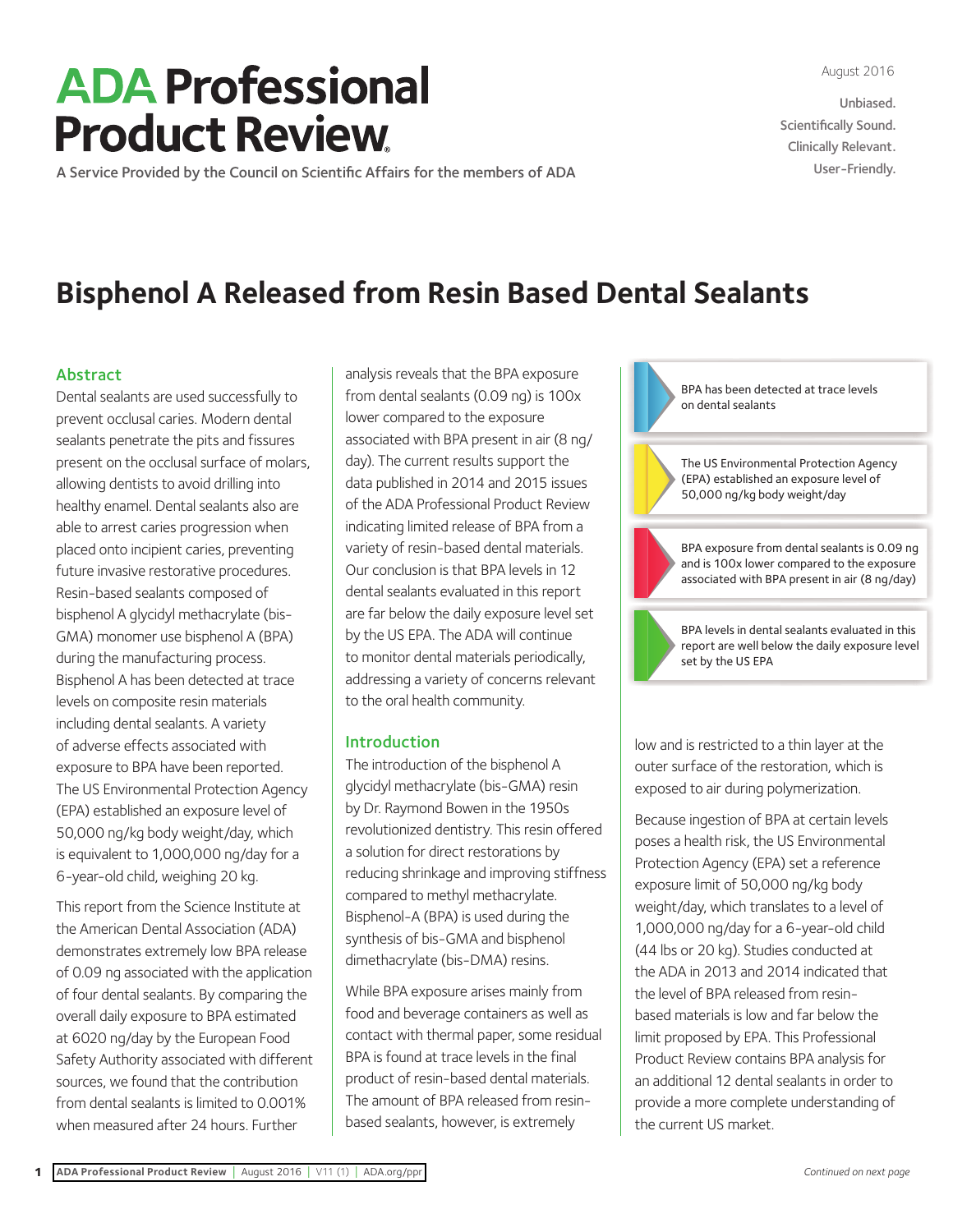# The Problem

Dental composite resin materials are manufactured using bisphenol-A (BPA), which is known to cause adverse health effects depending on the exposure level. There is a greater concern related to dental sealants since exposure will occur in young patients whose tissues and organs are still developing.

# Approach

Table 1 lists 12 dental sealants that were purchased and processed at the Science Institute of the American Dental Association. The BPA was extracted from artificial saliva and acetonitrile of polymerized and unpolymerized samples. Polymerized samples were prepared in Teflon molds with a 10-mm diameter and 2-mm depth for a complete cure following the manufacturers' instructions. An Optilux 501 (Kerr Dental, USA) polymerization unit with a light radiant emittance of > 600 mW/cm2 was used to cure the sealants. The output from the curing unit was initially measured using a spectrometer/

# Table 1. Dental sealants included in the present evaluation.

| Sealant, Manufacturer                              | <b>Acronym</b>  |
|----------------------------------------------------|-----------------|
| UltraSeal XT Hydro, UltraDent                      | UXH             |
| Tetric Evo Flow, Ivoclar Vivadent                  | <b>TFF</b>      |
| Revolution Formula 2, Kerr                         | RF <sub>2</sub> |
| Admira Protect, Voco                               | <b>ADP</b>      |
| Dyract Flow, Dentsply Caulk                        | DRF             |
| Vitremer, 3M ESPE                                  | <b>VTM</b>      |
| Fuji II LC, GC America                             | E12             |
| FluoroShield, Dentisply Caulk                      | <b>FSD</b>      |
| Delton FS+, Dentisply Caulk                        | <b>DES</b>      |
| Helioseal F, Ivoclar Vivadent                      | HIS             |
| Clinpro, 3M ESPE                                   | CIP             |
| Delton Pit and Fissure Sealant,<br>Dentisply Caulk | <b>DPF</b>      |

integrating-sphere assembly with a NISTtraceable light source. This output value was then immediately compared to the output obtained from a dental radiometer (Demetron LED, Kerr Dental, USA), which was then used to continuously monitor the output of the curing unit throughout the experiment. A total of 72 samples of polymerized (24 hours) and unpolymerized (48 hours) were evaluated ( $n = 3$ ).

Upon the extraction of dental sealants in acetonitrile or artificial saliva, liquids extracts were analyzed using a liquid chromatography-tandem mass spectrometry (LC-MS/MS) with a detection limit of ≤ 0.5 ng/mL. Prior to analysis, extracts were prepared using a liquid-liquid extraction procedure, evaporated to dryness, and reconstituted in a solution of methanol and ammonium acetate. LC-MS/MS was then performed

# BPA Released from Polymerized Dental Sealants (24 hours)



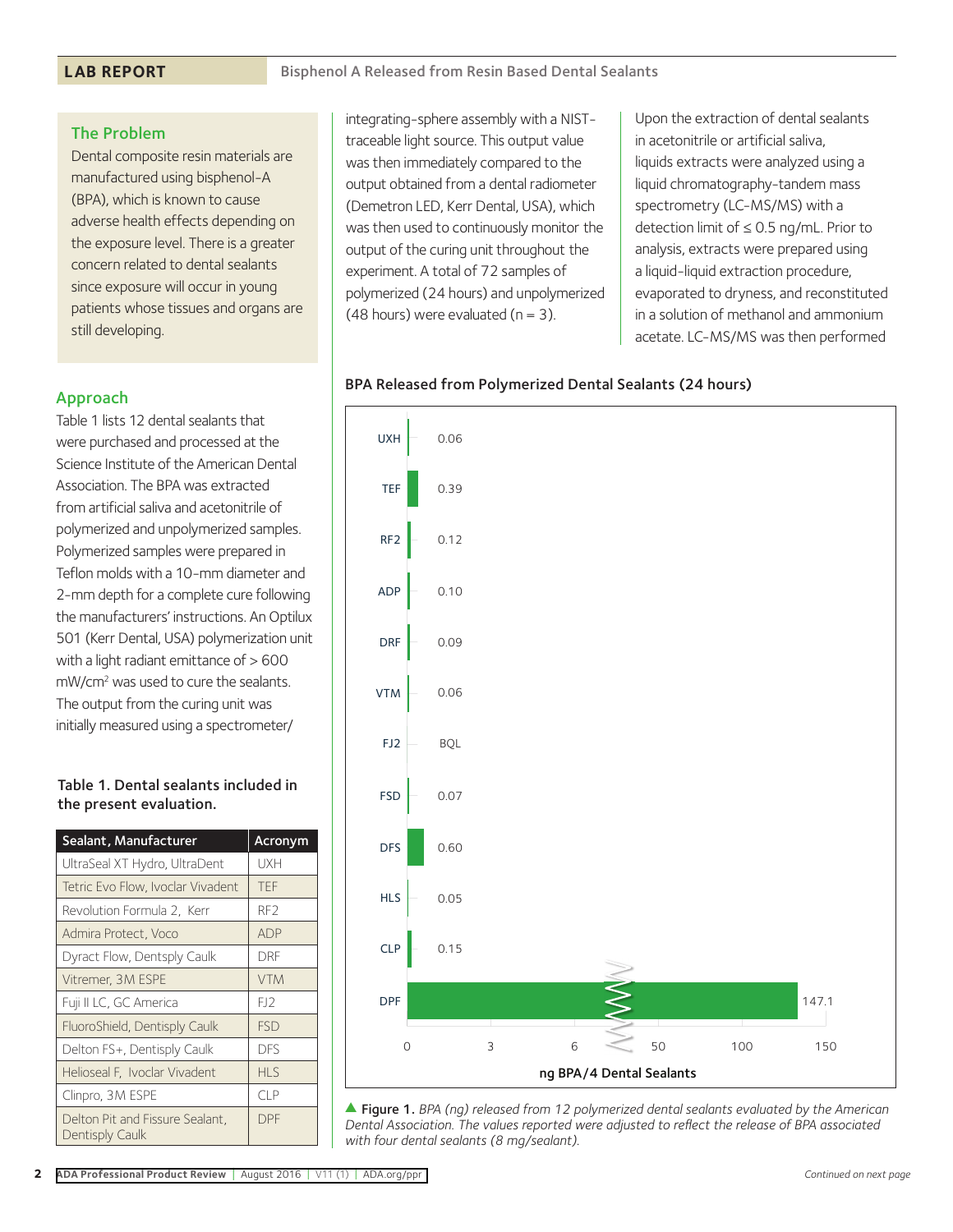#### **LAB REPORT**

#### BPA Concentration Range







s Figure 2. *Distribution of the BPA values within the polymerized groups at 24 hours. Groups were divided into 4 range of values: below quantification limit (BQL); ≤ 0.1; 0.1 < X ≤ 1 and 1 < X ≤ 500. Out of the 12 dental sealants analyzed at 24 hours, one group (8.3%) had a BPA level below the quantification limit (BQL) of the equipment, whereas six samples (50%) had BPA levels ≤ 0.1 ng and four samples (33.3%) between 0.1 < X ≤ 1 ng. The remaining sample (8.3%) from Delton Pit and Fissures (clear) had a BPA release between 1 < X ≤ 500 ng.*

on an AB Sciex API 5000 system. Liquid chromatography was performed on an ACE C18-PFP 100 x 2.1 mm column followed by tandem mass spectrometry in negative ion mode. Quality control samples and an internal standard (d16- BPA) were used throughout the analyses for accurate quantification of BPA. Similar methodology was used in previous ADA Professional Product Review analyses of the BPA release from resin-based materials. The values reported then were adjusted to reflect the release of BPA associated with four dental sealants (8 mg/sealant). The results were compared to the BPA exposure levels recommended by EPA and BPA estimated daily intake based on European Food Safety Authority limits set in 2015 for a 6-year-old child with average weight of 44 lbs (20 kg).

# Our Findings

Twelve dental sealants were analyzed after 24 hours and 48 hours (Figures 1-3). The overall BPA released from polymerized dental sealants was extremely low with an average value of  $12.4 \pm 40.6$  ng and median of 0.09 ng (IQR: 0.15 ng). The disparity between the average and median values is explained by the presence of one extreme outlier represented by Delton

s Figure 3. *BPA (ng) released from 12 unpolymerized dental sealants evaluated by the American Dental Association. The values reported were adjusted to reflect the release of BPA associated with four dental sealants (8 mg/sealant).*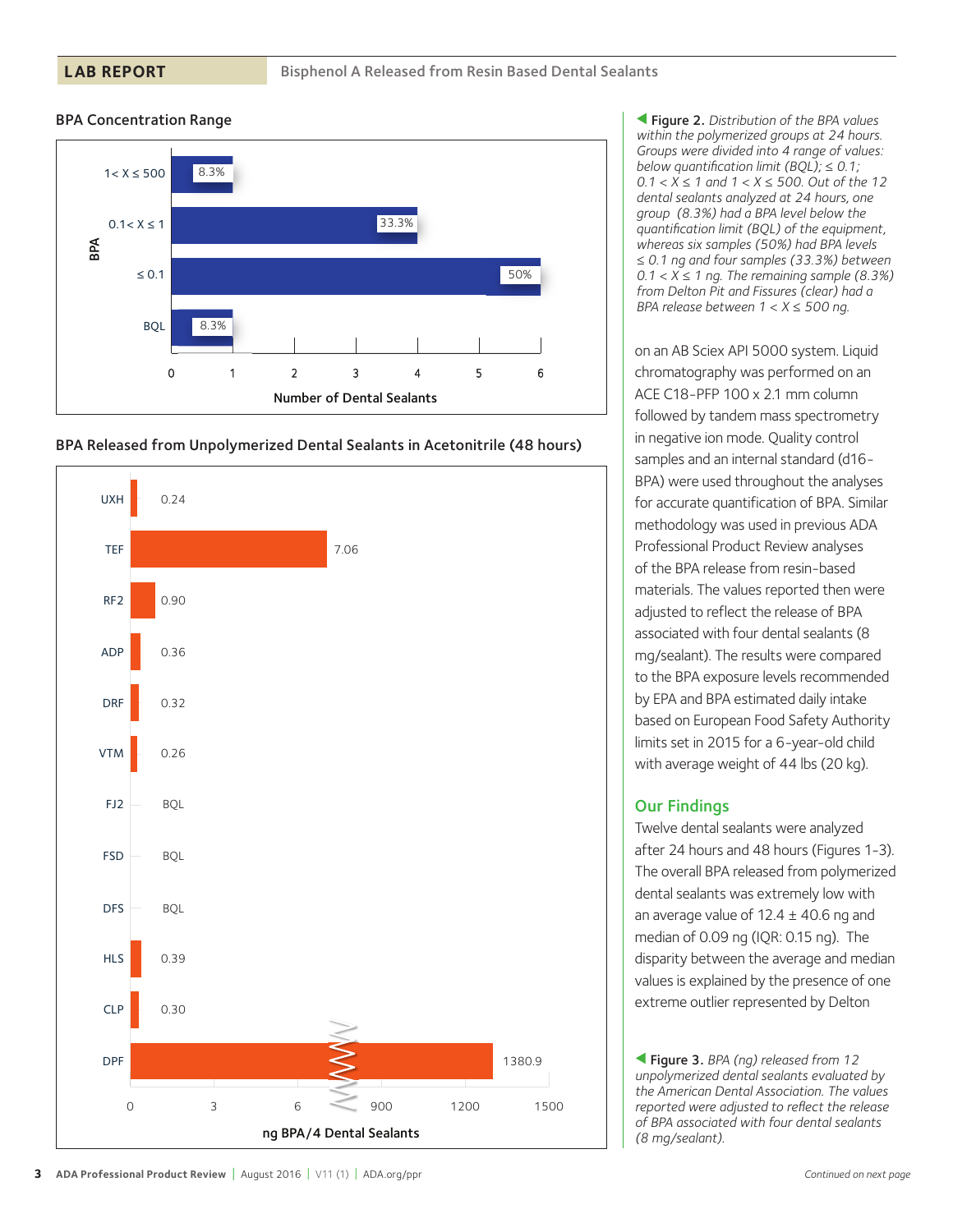#### **LAB REPORT**

Pit and Fissures (clear) (Figure 1). To help to understand this disparity, look at the distribution of the BPA values within the polymerized groups at 24 hours (Figure 2). Out of the 12 dental sealants analyzed at 24 hours, one group (8.3%) had a BPA level below the quantification limit (BQL) of the equipment, whereas six groups (50%) had BPA levels  $\leq$  0.1 ng and four groups (33.3%) between  $0.1 < X \le 1$  ng. The remaining group (8.3%) from Delton Pit and Fissures (clear) had BPA release of 147.1 ng, higher than any of the other sealants (Figure 1-2). Therefore, the median value should be used to better represent the BPA release from 12 groups, minimizing the impact of one outlier.

The analysis of unpolymerized samples indicated a BPA average release of 115.9 ± 367.9 ng and median of 0.31 ng (IQR: 0.34 ng). With the exception Tetric Evo Flow (7.1 ng) and Delton Pit and Fissure Sealant, clear (1380.9 ng), BPA values from the majority of unpolymerized samples were below 1 ng (Fig. 3). The increase of BPA release observed from polymerized samples compared to unpolymerized samples confirms the hypothesis that the release is limited to non-polymerized regions of resin-based materials. Although the measurement of unpolymerized samples does not reflect the clinical scenario, it does provide an estimate of the maximum amount of BPA that could be released from dental sealants.

#### Clinical Relevance

The clinical relevance of BPA exposure from dental sealants should be based on three key parameters: (1) Is exposure to BPA from sealants temporary or does it continue to occur over the lifetime of the sealant? (2) How much BPA is actually released compared to the estimated daily intake? (3) How this relates to BPA levels recommended by regulatory bodies?



s Figure 4. *Daily BPA exposure estimated to a 6-year-old child from a variety of sources based on the European Food Safety Authority (2015). The application of four dental sealants would represent 0.001% of the estimated BPA exposure following the first 24 hours.*

Exposure to BPA from sealants occurs over a period typically limited to a couple of hours following application (mainly during the first 24 hours). During this brief period, the BPA release from four dental sealants is limited to extremely low values of 0.09 ng. By comparison, a 6-year-old child is exposed to 6020 ng/day of BPA from a variety of sources (Figure 4). The great majority of BPA comes from food and beverages (96.2%), which accounts for 5800 ng/day, followed by 138 ng/day from dermal contact with thermal paper (2.3%). Lastly, BPA exposure measures 8 ng/day from the air (0.13%) and 0.09 ng from dental sealants (0.001%). These values indicate that exposure to BPA associated to the application of dental sealants is 100x lower than the BPA exposure associated to breathing air during the same day. The EPA recommends a BPA exposure level of 1,000,000 ng/day and, since 2015, the European Food Safety Authority applied a more restricted level of 80,000 ng/ day for a 6-year-old child. Both values

proposed by the American and European regulatory agencies are far higher than the release we observed from the 12 dental sealants evaluated after 24 hours.

*The current results indicated that the BPA release from dental sealants is limited to 0.09 ng during the first 24 hours. The exposure is 0.001% of the estimated BPA daily exposure from other sources, far below the safe level proposed by regulatory bodies. The American Dental Association Council on Scientific Affairs believes that there is no basis for health concerns related to BPA exposure from any dental material.*

# Daily BPA Exposure 6-year-old child (source, ng, %)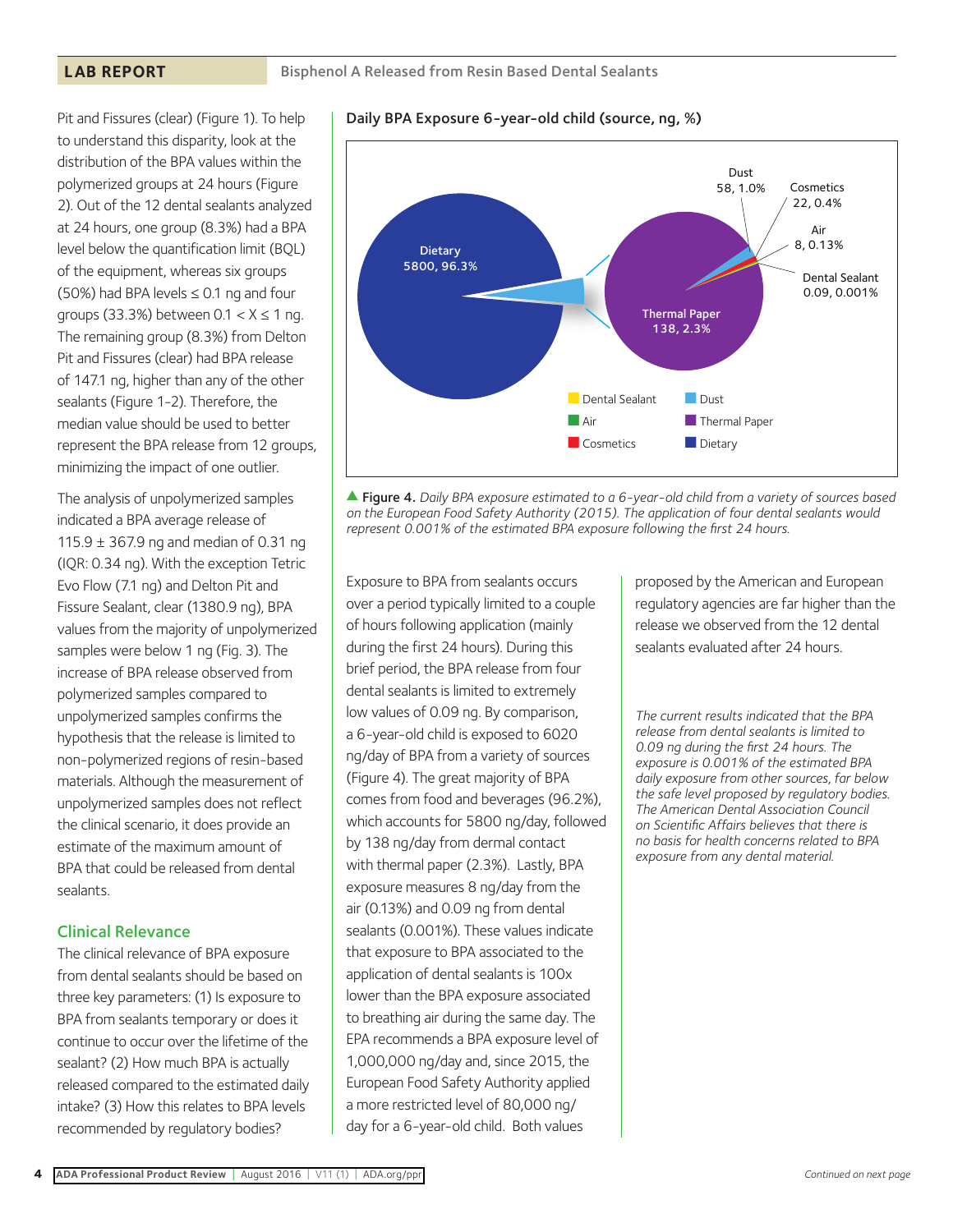Ulf Örtengren, Professor, Department for Clinical Dentistry, Faculty of Health Sciences, the Arctic University of Norway

Stephen E. Gruninger, American Dental Association Consultant, ADA Senior Research Fellow – retired

#### **What is BPA? Why BPA is detected in dental materials? Where we can find BPA?**

**Gruninger:** Bisphenol-A (BPA) is a commonly used monomer in polycarbonates and epoxy resins. BPA is not added to resin-based dental materials, it is used as starting ingredient in the synthesis of bis-GMA and bis-DMA. When combined with either chemical or light-activated initiators, these compounds bind into longer chain and cross-linked polymers that form a hard (cured) product. By controlling the amount of initiators and plasticizers, the final product also can have various levels of flexibility.

After over 50 years of use, BPA is found nearly everywhere in our environment in a multitude of products. The majority of environmental BPA exposure originates from polycarbonate plastics, epoxy resins and thermal printing paper. These BPAderived plastic materials are extremely useful for cost-effective, durable packaging and barrier materials. Clear plastics, as well as food can liners use the polymerized products of BPA derivatives. Thermal paper used for transaction receipts uses free BPA as an acid reactant to produce images on paper under heat.

#### **Are children who receive dental sealants at risk?**

**Örtengren:** Twenty years ago BPA was found to have estrogenlike effects in tissue culture, which launched subsequent studies on its safety. Although most manufacturers' synthesis procedures minimize unreacted BPA, some traces of BPA will remain. This is the major source of BPA in most manufactured dental products. Another source of potential dental BPA comes from the degradation of some BPA derivatives that release BPA, such as bis-DMA through the action of salivary esterases. However, manufacturers of dental sealants no longer use bis-DMA in their formulations. There is no scientific evidence that BPA can be degraded from bis-GMA, a common monomer in resin-based dental sealants. The Scientific Committee on Emerging and Newly Identified Health Risks (SCENIHR) of the European Union concluded in a 2015 report that long-term oral exposure to BPA from dental materials poses a negligible health risk in humans. A review performed by the National Board of Health and Welfare in Sweden (2015) also concluded that there is no evidence that

BPA released from resin-based dental materials causes any health effects. In vitro investigations on the release of BPA from resinbased materials show elution from some materials but not all. Materials containing bis-DMA and those made of polycarbonate (e.g., dentures, and brackets) may be slightly more susceptible in that respect. BPA release is at its highest during the first 24 hours following composite or sealant curing. The amount, though, is very low and decreases with time. Estimations based on BPA release in vitro showed that the BPA exposure of a 30 kg patient from composite/sealants falls well within the safety margin proposed by the EPA (50 µg/kg body weight/day) and EFSA (4 µg/kg body weight/day). The estimated release of BPA from a large composite was calculated to be 0.027% and for 12 teeth with fissure sealants 0.45% of the tolerable daily intake, according to a systematic review published by the National Board of Health and Welfare in Sweden.

#### **Who regulates the limits related to BPA exposure and where I can get updated information?**

**Gruninger:** The limit on human BPA exposure is regulated by governmental agencies. These agencies publish reports with the latest research outcomes providing guidelines to ensure public safety.

- [US Environmental Protection Agency \(EPA\)](https://www.epa.gov/assessing-and-managing-chemicals-under-tsca/bisphenol-bpa-action-plan)
- [US Food and Drug Administration \(FDA\)](http://www.fda.gov/NewsEvents/PublicHealthFocus/ucm064437.htm)
- [European Food Safety Authority \(EFSA\)](https://www.efsa.europa.eu/en/search/site/bpa)

#### **What is next? Should BPA be banned from dental products?**

**Örtengren:** Dental materials are considered as medical devices and the safety issues have a very high priority, but they are rarely made of polycarbonate or epoxy resins. Oral exposure to the limited amounts of BPA that may be released from resin-based materials is far below the limits suggested by governmental agencies and are considered to possess an insignificant risk. Therefore, development of BPA-free dental materials may not have the highest priority at present.